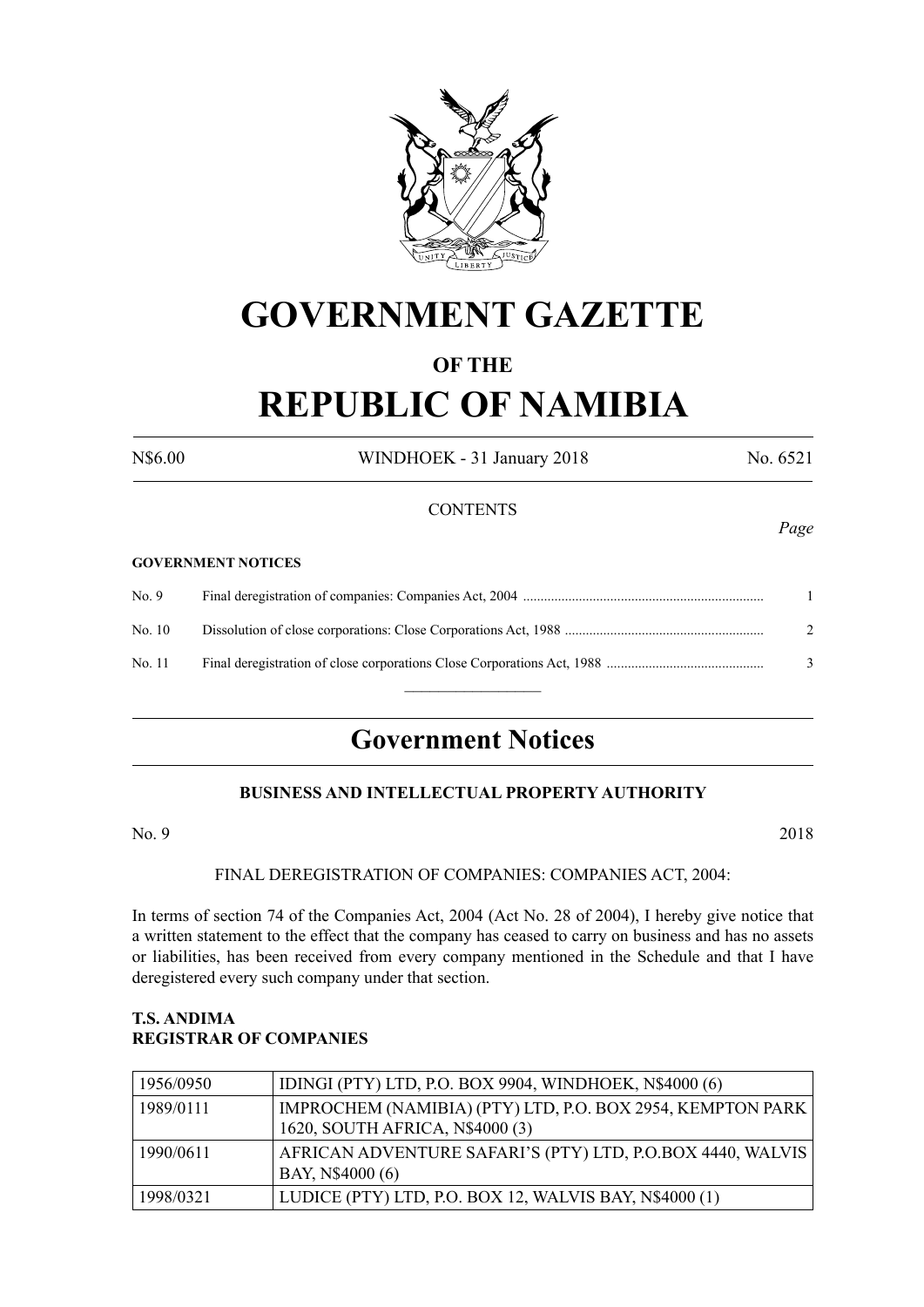| 1998/0390    | AA ELECTRICAL (PTY) LTD, P.O. BOX 2184, WINDHOEK, N\$4000 (6)                                                                                                     |
|--------------|-------------------------------------------------------------------------------------------------------------------------------------------------------------------|
| 1998/0111    | IMPROCHEM (NAMIBIA) (PTY) LTD, P.O. BOX 2954, KEMPTON<br>PARK, 1620 SOUTH AFRICA, N\$4000 (6)                                                                     |
| 2001/0299    | NAUTE FRUIT FARMS (PTY) LTD, P.O. BOX 2184, WINDHOEK, N\$4000<br>(8)                                                                                              |
| 2001/0044    | TRITONIA HOLDINGS NAMIBIA (PREVIOUSLY MANSUDAE<br>OVERSEAS PROJECT ARCHITECTURAL AND TECHNICAL SERVICES<br>(PTY) LTD, P.O. BOX 8715, EROS, WINDHOEK, N\$4000 (10) |
| 2005/0647    | VISION AFRICA INTERNATIONAL INVESTMENTS (PTY) LTD P.O.<br>BOX 2184, WINDHOEK, N\$4000 (6)                                                                         |
| 2005/0661    | JHI PROPERTY INVESTMENTS (NAMIBIA) (PTY) LTD, P.O. BOX<br>97401, MAERUA MALL, N\$4000 (6)                                                                         |
| 2006/0146    | CAREMED PHARMACEUTICAL (PTY) LTD, P.O. BOX 30, WINDHOEK,<br>N\$4000 (9)                                                                                           |
| 2009/0713    | DORADO GARDENS INVESTMENT THIRTY ONE (PTY) LTD, P.O.<br>BOX 81905, OLYMPIA, WINDHOEK, N\$4000 (6)                                                                 |
| 2013/0190    | ADVANCED EDUCATION TECHNOLOGY SOLUTIONS (PTY) LTD<br>P.O.BOX 23153, WINDHOEK, N\$4000 (3)                                                                         |
| 2013/0310    | AFRICAN PAYMENT PROCESSING SERVICES (PTY) LTD, P.O. BOX<br>81905, OLYMPIA, WINDHOEK, N\$4000 (10)                                                                 |
| 2014/0211    | PEACE GARDEN PROPERTY'S (PTY) LTD, P.O. BOX 2184, WINDHOEK,<br>N\$4000 (6)                                                                                        |
| 21/2008/0301 | CHILD DEVELOPMENT FOUNDATION (PTY) LTD, P.O. BOX 2558,<br><b>WINDHOEK</b>                                                                                         |

#### **BUSINESS AND INTELLECTUAL PROPERTY AUTHORITY**

 $\overline{\phantom{a}}$  , where  $\overline{\phantom{a}}$ 

No. 10 2018

DISSOLUTION OF THE CLOSE CORPORATIONS: CLOSE CORPORATIONS ACT, 1988

In terms of section 67(16) of the Close Corporations, Act, 1988 (Act No. 26 of 1988), I hereby give notice that the dissolution of the close corporation mentioned in the Schedule have been recorded.

#### **T.S. ANDIMA REGISTRAR OF CLOSE CORPORATIONS**

NOTE: No guarantee is given in respect of the accuracy of the particulars furnished and no responsibility is accepted for errors of omissions or the consequences thereof

### **SCHEDULE**

| CC/2005/2466 | SHAVAL TRADING CC, P.O. BOX 96361, WINDHOEK |
|--------------|---------------------------------------------|
|              |                                             |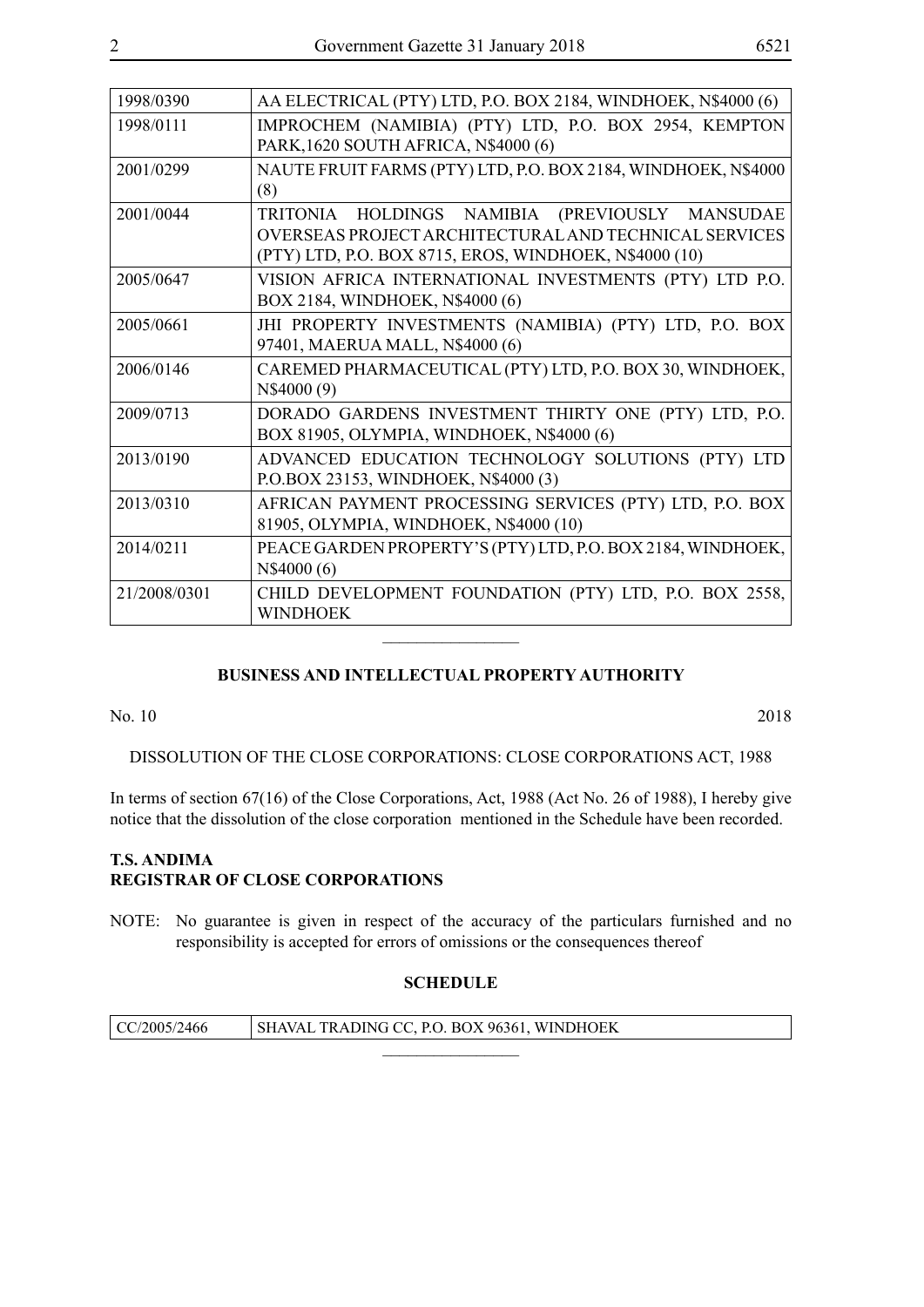#### **BUSINESS AND INTELLECTUAL PROPERTY AUTHORITY**

No. 11 2018

#### FINAL DEREGISTRATION OF CLOSE CORPORATIONS: CLOSE CORPORATIONS ACT, 1988

It is hereby made known in terms of subsection (3) of section 26 of the Close Corporations Act, 1988 (Act No. 26 of 1988) that the close corporations mentioned in the Schedule shall as from the date of publication of this notice be deregistered under subsection (2) of that section for the reason that the close corporations have submitted written statements in terms of that subsection to the effect that such close corporations have ceased to carry on business and have no assets or liabilities, and that no good cause to the contrary has been shown.

#### **T.S. ANDIMA REGISTRAR OF CLOSE CORPORATIONS**

NOTE: No guarantee is given in respect of the accuracy of the particulars furnished and no responsibility is accepted for errors or omissions or the consequences thereof.

| CC/1995/2020  | CAM INVESTMENTS CC, P.O. BOX 90757, KLEIN WINDHOEK, WINDHOEK,      |
|---------------|--------------------------------------------------------------------|
|               | N\$100(6)                                                          |
| CC/1998/1432  | SONS OF NAMIBIA MINING CC, P.O. BOX 20487, WINDHOEK, N\$100 (2)    |
| CC/2002/3005  | ELRITA DIAMONDS NAMIBIA CC, P.O. BOX 2184, WINDHOEK, N\$100 (2)    |
| CC/2004/0397  | AFRICAN HOSPITALITY GROUP CC, P.O BOX 97401, MAERUA MALL           |
|               | WINDHOEK, N\$1000, (9)                                             |
| CC/2005/3437  | MSC MEYER AND SONNTAG CONSTRUCTION CC, P.O. BOX 9327,              |
|               | <b>WINDHOEK, N\$100(5)</b>                                         |
| CC/2006/1726B | NAOMI'S FOOD AND CATER HIRE CC, P.O. BOX 977, OSHAKATI, N\$100 (6) |
| CC/2008/2903  | GAMECARTE SOFTWARE CC, P.O. BOX 2184, WINDHOEK, N\$100 (9)         |
| CC/2008/3327  | COMMAND TRANSPORT CC, P.O. BOX 24305 WINDHOEK, N\$100 (7)          |
| CC/2009/4930  | SHALOM PARK PROPERTIES NUMBER ONE HUNDRED AND TWENTY               |
|               | SEVEN CC, P.O. BOX 81905, OLYMPIA, WINDHOEK, N\$100 (6)            |
| CC/2009/0708  | FEIST INVESTMENTS NUMBER FORTY-THREE CC, P.O BOX 2184,             |
|               | <b>WINDHOEK, N\$100 (6)</b>                                        |
| CC/2009/2735  | MILLENIA ORYXINA CC, P.O.BOX 1015, WINDHOEK, N\$100 (1)            |
| CC/2009/0444  | LUCTAN TRANSPORT CC, P.O. BOX 2131, OSHIKANGO, N\$100 (7)          |
| CC/2009/1241  | DN PROPERTY INVESTMENTS ONE CC, P.O. BOX 22563, WINDHOEK, N\$100   |
|               | (6)                                                                |
| CC/2009/1105  | PARIS AVENUE BOUTIQUE CC, P.O. BOX 20198, WINDHOEK, N\$100 (3)     |
| CC/2010/4647  | ELEVENTH DECADE INVESTMENT CC, P.O. BOX 30, WINDHOEK, N\$100 (6)   |
| CC/2010/0361  | PAKU CLOTHING AND DESIGNS CC, PRIVATE BAG 502, TSANDI, N\$100 (3)  |
| CC/2011/1212  | NAMIBIA JJ TOURS CC, P.O. BOX 9779, WINDHOEK, N\$100 (1)           |
| CC/2011/1972  | FRESH-FACE INVESTMENTS CC, P.O. BOX 24305, WINDHOEK, N\$100 (6)    |
| CC/2012/2716  | IG TRADING ENTERPRISES CC, P.O. BOX 6029, WINDHOEK, N\$100 (6)     |
| CC/2012/9105  | TOLITOKINI INVESTMENT CC, P.O. BOX 321, ARANDIS, N\$100 (6)        |
| CC/2012/0856  | OMBALANTU TRADING CC, P.O BOX 1023, OUTAPI, N\$100 (6)             |
| CC/2013/04277 | PRIMUS ESTATES CC, P.O. BOX 9526, WINDHOEK, N\$100 (8)             |
| CC/2013/08184 | ONGHOSHI POOL AND LANDSCAPING CC, P.O. BOX 86186, EROS,            |
|               | WINDHOEK, N\$100 (10)                                              |
| CC/2013/06565 | J. GOLIATH RENOVATIONS CC, P.O. BOX 6029, WINDHOEK, N\$100 (5)     |
| CC/2013/01946 | MONDESA PHARMACY CC, P.O. BOX 130, SWAKOPMUND, N\$100 (10)         |